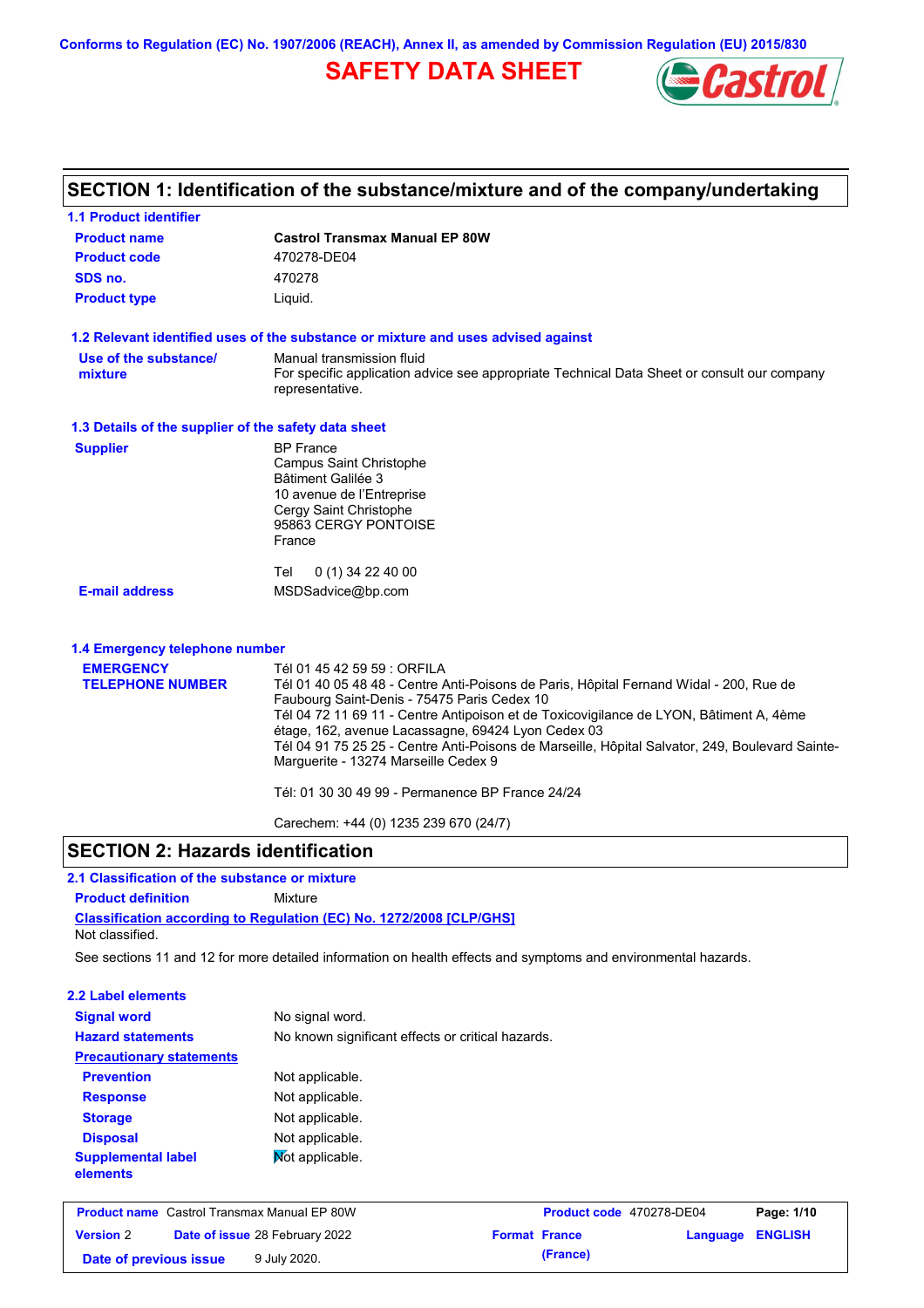# **SECTION 2: Hazards identification**

| EU Regulation (EC) No. 1907/2006 (REACH)                                                                                                                 |                                                                                                               |
|----------------------------------------------------------------------------------------------------------------------------------------------------------|---------------------------------------------------------------------------------------------------------------|
| <b>Annex XVII - Restrictions</b><br>on the manufacture.<br>placing on the market<br>and use of certain<br>dangerous substances,<br>mixtures and articles | Not applicable.                                                                                               |
| <b>Special packaging requirements</b>                                                                                                                    |                                                                                                               |
| <b>Containers to be fitted</b><br>with child-resistant<br>fastenings                                                                                     | Not applicable.                                                                                               |
| <b>Tactile warning of danger</b>                                                                                                                         | Not applicable.                                                                                               |
| 2.3 Other hazards                                                                                                                                        |                                                                                                               |
| <b>Results of PBT and vPvB</b><br>assessment                                                                                                             | Product does not meet the criteria for PBT or vPvB according to Regulation (EC) No. 1907/2006,<br>Annex XIII. |
| <b>Product meets the criteria</b><br>for PBT or vPvB according<br>to Regulation (EC) No.<br><b>1907/2006, Annex XIII</b>                                 | This mixture does not contain any substances that are assessed to be a PBT or a vPvB.                         |
| Other hazards which do<br>not result in classification                                                                                                   | Defatting to the skin.                                                                                        |

- **3.2 Mixtures**
- Mixture **Product definition**

Highly refined base oil (IP 346 DMSO extract < 3%). Proprietary performance additives.

#### **This product does not contain any hazardous ingredients at or above regulated thresholds.**

| <b>SECTION 4: First aid measures</b>  |                                                                                                                                                                                                                                         |
|---------------------------------------|-----------------------------------------------------------------------------------------------------------------------------------------------------------------------------------------------------------------------------------------|
| 4.1 Description of first aid measures |                                                                                                                                                                                                                                         |
| <b>Eye contact</b>                    | In case of contact, immediately flush eyes with plenty of water for at least 15 minutes. Eyelids<br>should be held away from the eyeball to ensure thorough rinsing. Check for and remove any<br>contact lenses. Get medical attention. |
| <b>Skin contact</b>                   | Wash skin thoroughly with soap and water or use recognised skin cleanser. Remove<br>contaminated clothing and shoes. Wash clothing before reuse. Clean shoes thoroughly before<br>reuse. Get medical attention if irritation develops.  |
| <b>Inhalation</b>                     | If inhaled, remove to fresh air. Get medical attention if symptoms occur.                                                                                                                                                               |
| <b>Ingestion</b>                      | Do not induce vomiting unless directed to do so by medical personnel. Get medical attention if<br>symptoms occur.                                                                                                                       |
| <b>Protection of first-aiders</b>     | No action shall be taken involving any personal risk or without suitable training.                                                                                                                                                      |
|                                       | 4.2 Most important symptoms and effects, both acute and delayed                                                                                                                                                                         |
|                                       | See Section 11 for more detailed information on health effects and symptoms.                                                                                                                                                            |
| <b>Potential acute health effects</b> |                                                                                                                                                                                                                                         |
| <b>Inhalation</b>                     | Vapour inhalation under ambient conditions is not normally a problem due to low vapour<br>pressure.                                                                                                                                     |
| <b>Ingestion</b>                      | No known significant effects or critical hazards.                                                                                                                                                                                       |
| <b>Skin contact</b>                   | Defatting to the skin. May cause skin dryness and irritation.                                                                                                                                                                           |
| <b>Eye contact</b>                    | No known significant effects or critical hazards.                                                                                                                                                                                       |
|                                       | Delayed and immediate effects as well as chronic effects from short and long-term exposure                                                                                                                                              |
| <b>Inhalation</b>                     | Overexposure to the inhalation of airborne droplets or aerosols may cause irritation of the<br>respiratory tract.                                                                                                                       |
| <b>Ingestion</b>                      | Ingestion of large quantities may cause nausea and diarrhoea.                                                                                                                                                                           |
| <b>Skin contact</b>                   | Prolonged or repeated contact can defat the skin and lead to irritation and/or dermatitis.                                                                                                                                              |
| <b>Eye contact</b>                    | Potential risk of transient stinging or redness if accidental eye contact occurs.                                                                                                                                                       |
|                                       |                                                                                                                                                                                                                                         |

| <b>Product name</b> Castrol Transmax Manual EP 80W |  | Product code 470278-DE04              |  | Page: 2/10           |                  |  |
|----------------------------------------------------|--|---------------------------------------|--|----------------------|------------------|--|
| <b>Version 2</b>                                   |  | <b>Date of issue 28 February 2022</b> |  | <b>Format France</b> | Language ENGLISH |  |
| Date of previous issue                             |  | 9 July 2020.                          |  | (France)             |                  |  |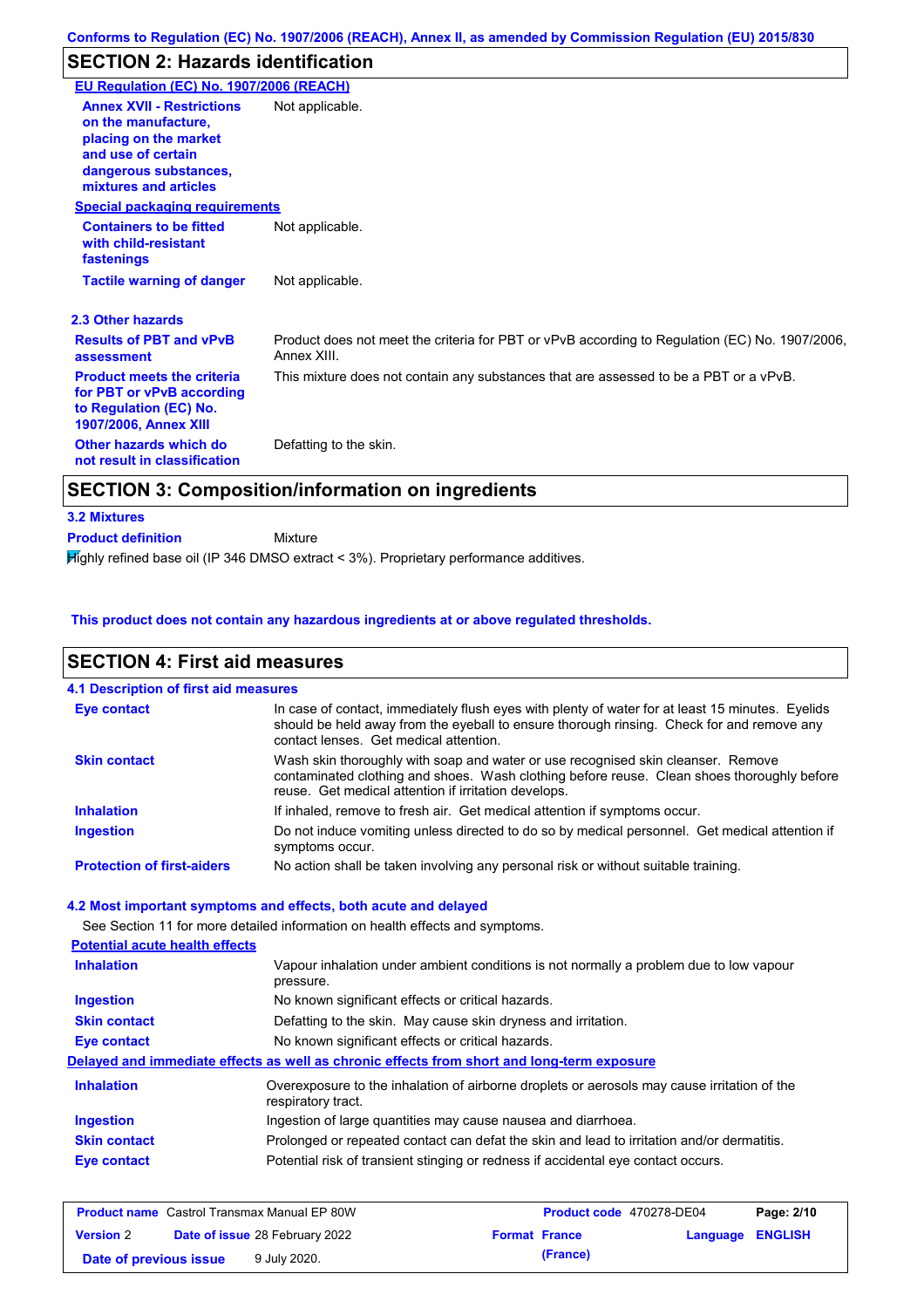### **SECTION 4: First aid measures**

**4.3 Indication of any immediate medical attention and special treatment needed**

**Notes to physician** Treatment should in general be symptomatic and directed to relieving any effects.

## **SECTION 5: Firefighting measures**

| 5.1 Extinguishing media                                   |                                                                                                                                                                                                                                                                                                                                                                   |
|-----------------------------------------------------------|-------------------------------------------------------------------------------------------------------------------------------------------------------------------------------------------------------------------------------------------------------------------------------------------------------------------------------------------------------------------|
| <b>Suitable extinguishing</b><br>media                    | In case of fire, use foam, dry chemical or carbon dioxide extinguisher or spray.                                                                                                                                                                                                                                                                                  |
| <b>Unsuitable extinguishing</b><br>media                  | Do not use water jet. The use of a water jet may cause the fire to spread by splashing the<br>burning product.                                                                                                                                                                                                                                                    |
| 5.2 Special hazards arising from the substance or mixture |                                                                                                                                                                                                                                                                                                                                                                   |
| <b>Hazards from the</b><br>substance or mixture           | In a fire or if heated, a pressure increase will occur and the container may burst.                                                                                                                                                                                                                                                                               |
| <b>Hazardous combustion</b><br>products                   | Combustion products may include the following:<br>carbon oxides $(CO, CO2)$ (carbon monoxide, carbon dioxide)<br>sulphur oxides (SO, SO <sub>2</sub> , etc.)                                                                                                                                                                                                      |
| <b>5.3 Advice for firefighters</b>                        |                                                                                                                                                                                                                                                                                                                                                                   |
| <b>Special precautions for</b><br>fire-fighters           | No action shall be taken involving any personal risk or without suitable training. Promptly<br>isolate the scene by removing all persons from the vicinity of the incident if there is a fire.                                                                                                                                                                    |
| <b>Special protective</b><br>equipment for fire-fighters  | Fire-fighters should wear appropriate protective equipment and self-contained breathing<br>apparatus (SCBA) with a full face-piece operated in positive pressure mode. Clothing for fire-<br>fighters (including helmets, protective boots and gloves) conforming to European standard EN<br>469 will provide a basic level of protection for chemical incidents. |

# **SECTION 6: Accidental release measures**

|                                                          | 6.1 Personal precautions, protective equipment and emergency procedures                                                                                                                                                                                                                                                                                                                        |
|----------------------------------------------------------|------------------------------------------------------------------------------------------------------------------------------------------------------------------------------------------------------------------------------------------------------------------------------------------------------------------------------------------------------------------------------------------------|
| For non-emergency<br>personnel                           | No action shall be taken involving any personal risk or without suitable training. Evacuate<br>surrounding areas. Keep unnecessary and unprotected personnel from entering. Do not touch<br>or walk through spilt material. Floors may be slippery; use care to avoid falling. Put on<br>appropriate personal protective equipment.                                                            |
| For emergency responders                                 | If specialised clothing is required to deal with the spillage, take note of any information in<br>Section 8 on suitable and unsuitable materials. See also the information in "For non-<br>emergency personnel".                                                                                                                                                                               |
| <b>6.2 Environmental</b><br>precautions                  | Avoid dispersal of spilt material and runoff and contact with soil, waterways, drains and sewers.<br>Inform the relevant authorities if the product has caused environmental pollution (sewers,<br>waterways, soil or air).                                                                                                                                                                    |
| 6.3 Methods and material for containment and cleaning up |                                                                                                                                                                                                                                                                                                                                                                                                |
| <b>Small spill</b>                                       | Stop leak if without risk. Move containers from spill area. Absorb with an inert material and<br>place in an appropriate waste disposal container. Dispose of via a licensed waste disposal<br>contractor.                                                                                                                                                                                     |
| <b>Large spill</b>                                       | Stop leak if without risk. Move containers from spill area. Prevent entry into sewers, water<br>courses, basements or confined areas. Contain and collect spillage with non-combustible,<br>absorbent material e.g. sand, earth, vermiculite or diatomaceous earth and place in container<br>for disposal according to local regulations. Dispose of via a licensed waste disposal contractor. |
| 6.4 Reference to other<br><b>sections</b>                | See Section 1 for emergency contact information.<br>See Section 5 for firefighting measures.<br>See Section 8 for information on appropriate personal protective equipment.<br>See Section 12 for environmental precautions.<br>See Section 13 for additional waste treatment information.                                                                                                     |
| $F^{\text{A}}$ . The state of $F$<br>.                   | .                                                                                                                                                                                                                                                                                                                                                                                              |

### **SECTION 7: Handling and storage**

### **7.1 Precautions for safe handling**

| <b>Protective measures</b>                       | Put on appropriate personal protective equipment.                                                                                                                                                                                                                            |
|--------------------------------------------------|------------------------------------------------------------------------------------------------------------------------------------------------------------------------------------------------------------------------------------------------------------------------------|
| <b>Advice on general</b><br>occupational hygiene | Eating, drinking and smoking should be prohibited in areas where this material is handled,<br>stored and processed. Wash thoroughly after handling. Remove contaminated clothing and<br>protective equipment before entering eating areas. See also Section 8 for additional |
|                                                  | information on hygiene measures.                                                                                                                                                                                                                                             |

| <b>Product name</b> Castrol Transmax Manual EP 80W |  | Product code 470278-DE04              |                      | Page: 3/10 |                         |
|----------------------------------------------------|--|---------------------------------------|----------------------|------------|-------------------------|
| <b>Version 2</b>                                   |  | <b>Date of issue 28 February 2022</b> | <b>Format France</b> |            | <b>Language ENGLISH</b> |
| Date of previous issue                             |  | 9 July 2020.                          | (France)             |            |                         |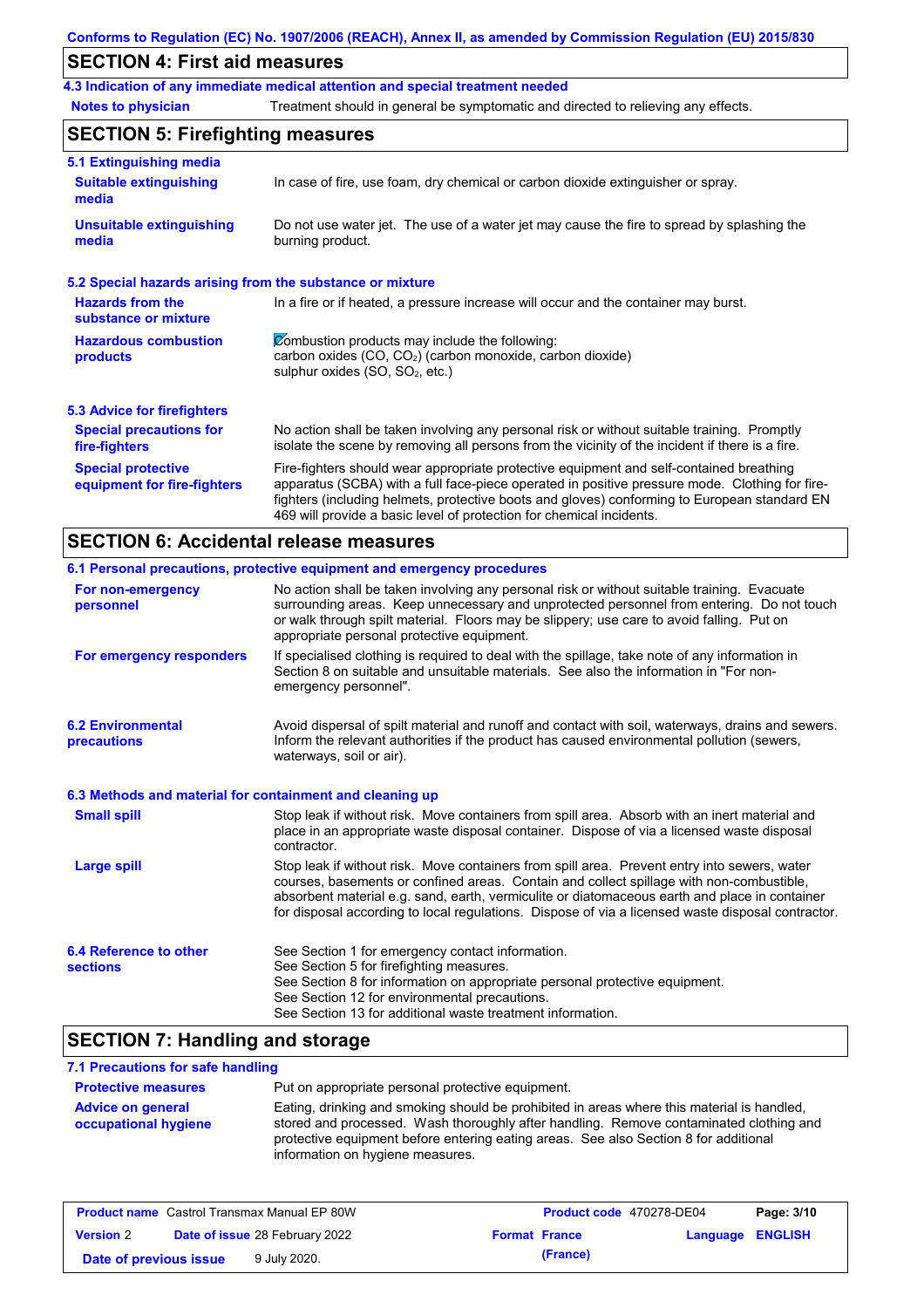### **SECTION 7: Handling and storage**

| <b>7.2 Conditions for safe</b><br>storage, including any<br><i>incompatibilities</i> | Store in accordance with local requiations. Store in a dry, cool and well-ventilated area, away<br>from incompatible materials (see Section 10). Keep away from heat and direct sunlight. Keep<br>container tightly closed and sealed until ready for use. Containers that have been opened must<br>be carefully resealed and kept upright to prevent leakage. Store and use only in equipment/<br>containers designed for use with this product. Do not store in unlabelled containers. |
|--------------------------------------------------------------------------------------|------------------------------------------------------------------------------------------------------------------------------------------------------------------------------------------------------------------------------------------------------------------------------------------------------------------------------------------------------------------------------------------------------------------------------------------------------------------------------------------|
| <b>Not suitable</b>                                                                  | Prolonged exposure to elevated temperature                                                                                                                                                                                                                                                                                                                                                                                                                                               |
| 7.3 Specific end use(s)                                                              |                                                                                                                                                                                                                                                                                                                                                                                                                                                                                          |
| <b>Recommendations</b>                                                               | See section 1.2 and Exposure scenarios in annex, if applicable.                                                                                                                                                                                                                                                                                                                                                                                                                          |

### **SECTION 8: Exposure controls/personal protection**

#### **8.1 Control parameters**

**Occupational exposure limits** No exposure limit value known.

Whilst specific OELs for certain components may be shown in this section, other components may be present in any mist, vapour or dust produced. Therefore, the specific OELs may not be applicable to the product as a whole and are provided for guidance only.

**Recommended monitoring procedures** If this product contains ingredients with exposure limits, personal, workplace atmosphere or biological monitoring may be required to determine the effectiveness of the ventilation or other control measures and/or the necessity to use respiratory protective equipment. Reference should be made to monitoring standards, such as the following: European Standard EN 689 (Workplace atmospheres - Guidance for the assessment of exposure by inhalation to chemical agents for comparison with limit values and measurement strategy) European Standard EN 14042 (Workplace atmospheres - Guide for the application and use of procedures for the assessment of exposure to chemical and biological agents) European Standard EN 482 (Workplace atmospheres - General requirements for the performance of procedures for the measurement of chemical agents) Reference to national guidance documents for methods for the determination of hazardous substances will also be required.

#### **Derived No Effect Level**

No DNELs/DMELs available.

#### **Predicted No Effect Concentration**

No PNECs available

| <b>8.2 Exposure controls</b>                       |                                                                                                                                                                                                                                                                                                                                                                                                                                                                                                                                                                                                                                                                                                                                                                                                                                                                                                                                                                                                         |  |  |  |
|----------------------------------------------------|---------------------------------------------------------------------------------------------------------------------------------------------------------------------------------------------------------------------------------------------------------------------------------------------------------------------------------------------------------------------------------------------------------------------------------------------------------------------------------------------------------------------------------------------------------------------------------------------------------------------------------------------------------------------------------------------------------------------------------------------------------------------------------------------------------------------------------------------------------------------------------------------------------------------------------------------------------------------------------------------------------|--|--|--|
| <b>Appropriate engineering</b><br><b>controls</b>  | Provide exhaust ventilation or other engineering controls to keep the relevant airborne<br>concentrations below their respective occupational exposure limits.<br>All activities involving chemicals should be assessed for their risks to health, to ensure<br>exposures are adequately controlled. Personal protective equipment should only be considered<br>after other forms of control measures (e.g. engineering controls) have been suitably evaluated.<br>Personal protective equipment should conform to appropriate standards, be suitable for use, be<br>kept in good condition and properly maintained.<br>Your supplier of personal protective equipment should be consulted for advice on selection and<br>appropriate standards. For further information contact your national organisation for standards.<br>The final choice of protective equipment will depend upon a risk assessment. It is important to<br>ensure that all items of personal protective equipment are compatible. |  |  |  |
| <b>Individual protection measures</b>              |                                                                                                                                                                                                                                                                                                                                                                                                                                                                                                                                                                                                                                                                                                                                                                                                                                                                                                                                                                                                         |  |  |  |
| <b>Hygiene measures</b>                            | Wash hands, forearms and face thoroughly after handling chemical products, before eating,<br>smoking and using the lavatory and at the end of the working period. Ensure that eyewash<br>stations and safety showers are close to the workstation location.                                                                                                                                                                                                                                                                                                                                                                                                                                                                                                                                                                                                                                                                                                                                             |  |  |  |
| <b>Respiratory protection</b>                      | In case of insufficient ventilation, wear suitable respiratory equipment.<br>The correct choice of respiratory protection depends upon the chemicals being handled, the<br>conditions of work and use, and the condition of the respiratory equipment. Safety procedures<br>should be developed for each intended application. Respiratory protection equipment should<br>therefore be chosen in consultation with the supplier/manufacturer and with a full assessment<br>of the working conditions.                                                                                                                                                                                                                                                                                                                                                                                                                                                                                                   |  |  |  |
| <b>Eye/face protection</b>                         | Safety glasses with side shields.                                                                                                                                                                                                                                                                                                                                                                                                                                                                                                                                                                                                                                                                                                                                                                                                                                                                                                                                                                       |  |  |  |
| <b>Skin protection</b>                             |                                                                                                                                                                                                                                                                                                                                                                                                                                                                                                                                                                                                                                                                                                                                                                                                                                                                                                                                                                                                         |  |  |  |
| <b>Hand protection</b>                             | <b>General Information:</b>                                                                                                                                                                                                                                                                                                                                                                                                                                                                                                                                                                                                                                                                                                                                                                                                                                                                                                                                                                             |  |  |  |
|                                                    | Because specific work environments and material handling practices vary, safety procedures<br>should be developed for each intended application. The correct choice of protective gloves<br>depends upon the chemicals being handled, and the conditions of work and use. Most gloves<br>provide protection for only a limited time before they must be discarded and replaced (even the<br>best chemically resistant gloves will break down after repeated chemical exposures).                                                                                                                                                                                                                                                                                                                                                                                                                                                                                                                        |  |  |  |
| <b>Product name</b> Castrol Transmax Manual EP 80W | Product code 470278-DE04<br>Page: 4/10                                                                                                                                                                                                                                                                                                                                                                                                                                                                                                                                                                                                                                                                                                                                                                                                                                                                                                                                                                  |  |  |  |
| <b>Version</b> 2                                   | Date of issue 28 February 2022<br><b>ENGLISH</b><br><b>Format France</b><br>Language                                                                                                                                                                                                                                                                                                                                                                                                                                                                                                                                                                                                                                                                                                                                                                                                                                                                                                                    |  |  |  |

**Date of previous issue 9 July 2020. (France) (France)**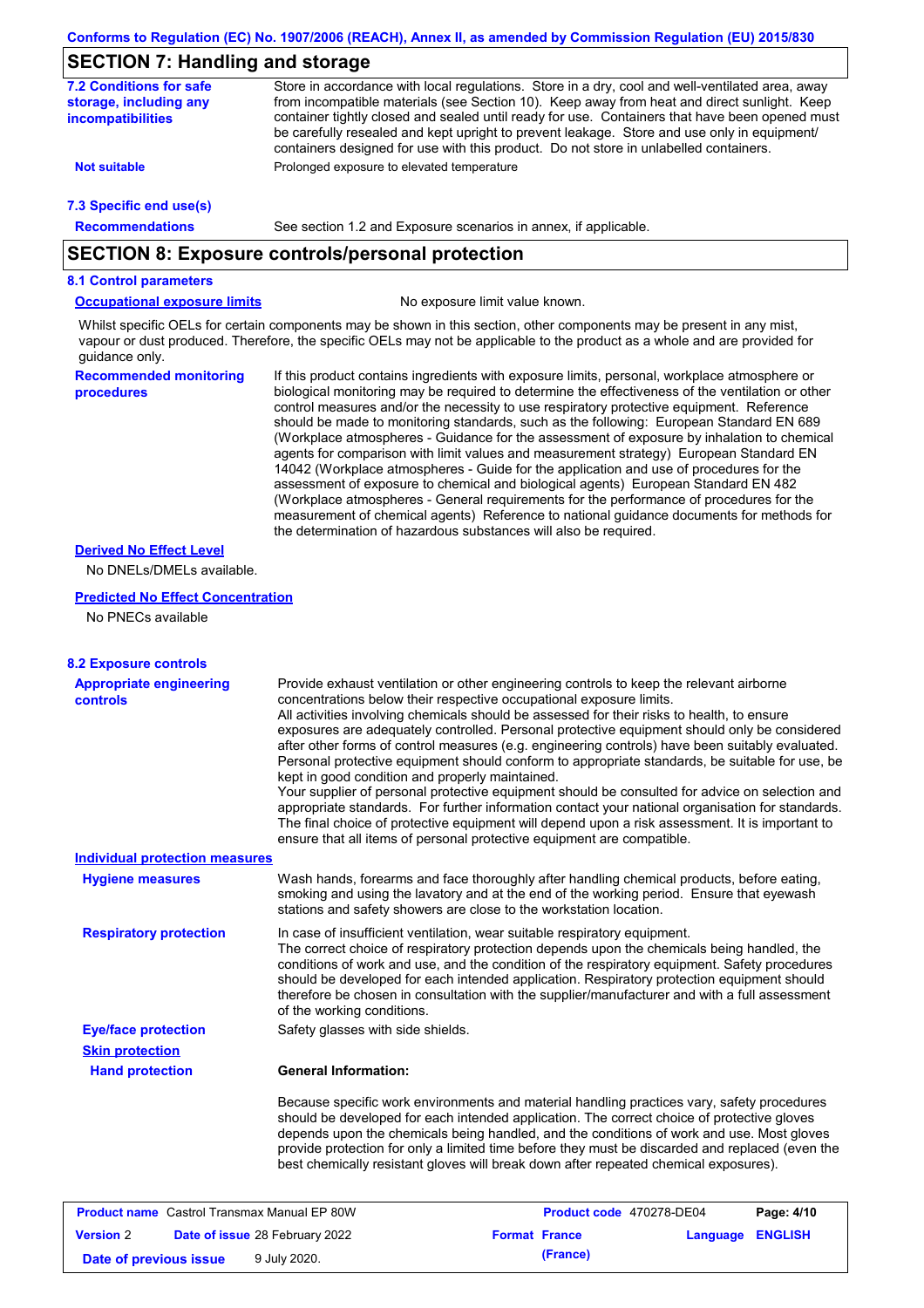### **SECTION 8: Exposure controls/personal protection**

Gloves should be chosen in consultation with the supplier / manufacturer and taking account of a full assessment of the working conditions.

Recommended: Nitrile gloves. **Breakthrough time:**

|                            | Breakthrough time data are generated by glove manufacturers under laboratory test conditions<br>and represent how long a glove can be expected to provide effective permeation resistance. It<br>is important when following breakthrough time recommendations that actual workplace<br>conditions are taken into account. Always consult with your glove supplier for up-to-date<br>technical information on breakthrough times for the recommended glove type.<br>Our recommendations on the selection of gloves are as follows:                                                                                                                                                    |
|----------------------------|---------------------------------------------------------------------------------------------------------------------------------------------------------------------------------------------------------------------------------------------------------------------------------------------------------------------------------------------------------------------------------------------------------------------------------------------------------------------------------------------------------------------------------------------------------------------------------------------------------------------------------------------------------------------------------------|
|                            | Continuous contact:                                                                                                                                                                                                                                                                                                                                                                                                                                                                                                                                                                                                                                                                   |
|                            | Gloves with a minimum breakthrough time of 240 minutes, or >480 minutes if suitable gloves<br>can be obtained.<br>If suitable gloves are not available to offer that level of protection, gloves with shorter<br>breakthrough times may be acceptable as long as appropriate glove maintenance and<br>replacement regimes are determined and adhered to.                                                                                                                                                                                                                                                                                                                              |
|                            | Short-term / splash protection:                                                                                                                                                                                                                                                                                                                                                                                                                                                                                                                                                                                                                                                       |
|                            | Recommended breakthrough times as above.<br>It is recognised that for short-term, transient exposures, gloves with shorter breakthrough times<br>may commonly be used. Therefore, appropriate maintenance and replacement regimes must<br>be determined and rigorously followed.                                                                                                                                                                                                                                                                                                                                                                                                      |
|                            | <b>Glove Thickness:</b>                                                                                                                                                                                                                                                                                                                                                                                                                                                                                                                                                                                                                                                               |
|                            | For general applications, we recommend gloves with a thickness typically greater than 0.35 mm.                                                                                                                                                                                                                                                                                                                                                                                                                                                                                                                                                                                        |
|                            | It should be emphasised that glove thickness is not necessarily a good predictor of glove<br>resistance to a specific chemical, as the permeation efficiency of the glove will be dependent<br>on the exact composition of the glove material. Therefore, glove selection should also be based<br>on consideration of the task requirements and knowledge of breakthrough times.<br>Glove thickness may also vary depending on the glove manufacturer, the glove type and the<br>glove model. Therefore, the manufacturers' technical data should always be taken into account<br>to ensure selection of the most appropriate glove for the task.                                     |
|                            | Note: Depending on the activity being conducted, gloves of varying thickness may be required<br>for specific tasks. For example:                                                                                                                                                                                                                                                                                                                                                                                                                                                                                                                                                      |
|                            | • Thinner gloves (down to 0.1 mm or less) may be required where a high degree of manual<br>dexterity is needed. However, these gloves are only likely to give short duration protection and<br>would normally be just for single use applications, then disposed of.                                                                                                                                                                                                                                                                                                                                                                                                                  |
|                            | • Thicker gloves (up to 3 mm or more) may be required where there is a mechanical (as well<br>as a chemical) risk i.e. where there is abrasion or puncture potential.                                                                                                                                                                                                                                                                                                                                                                                                                                                                                                                 |
| <b>Skin and body</b>       | Use of protective clothing is good industrial practice.<br>Personal protective equipment for the body should be selected based on the task being<br>performed and the risks involved and should be approved by a specialist before handling this<br>product.<br>Cotton or polyester/cotton overalls will only provide protection against light superficial<br>contamination that will not soak through to the skin. Overalls should be laundered on a regular<br>basis. When the risk of skin exposure is high (e.g. when cleaning up spillages or if there is a<br>risk of splashing) then chemical resistant aprons and/or impervious chemical suits and boots<br>will be required. |
| <b>Refer to standards:</b> | Respiratory protection: EN 529<br>Gloves: EN 420, EN 374<br>Eye protection: EN 166<br>Filtering half-mask: EN 149<br>Filtering half-mask with valve: EN 405<br>Half-mask: EN 140 plus filter<br>Full-face mask: EN 136 plus filter<br>Particulate filters: EN 143<br>Gas/combined filters: EN 14387                                                                                                                                                                                                                                                                                                                                                                                   |
|                            |                                                                                                                                                                                                                                                                                                                                                                                                                                                                                                                                                                                                                                                                                       |

**Product name** Castrol Transmax Manual EP 80W **Product code** 470278-DE04 **Page: 5/10 Version** 2 **Date of issue** 28 February 2022 **Format France Language ENGLISH Date of previous issue** 9 July 2020.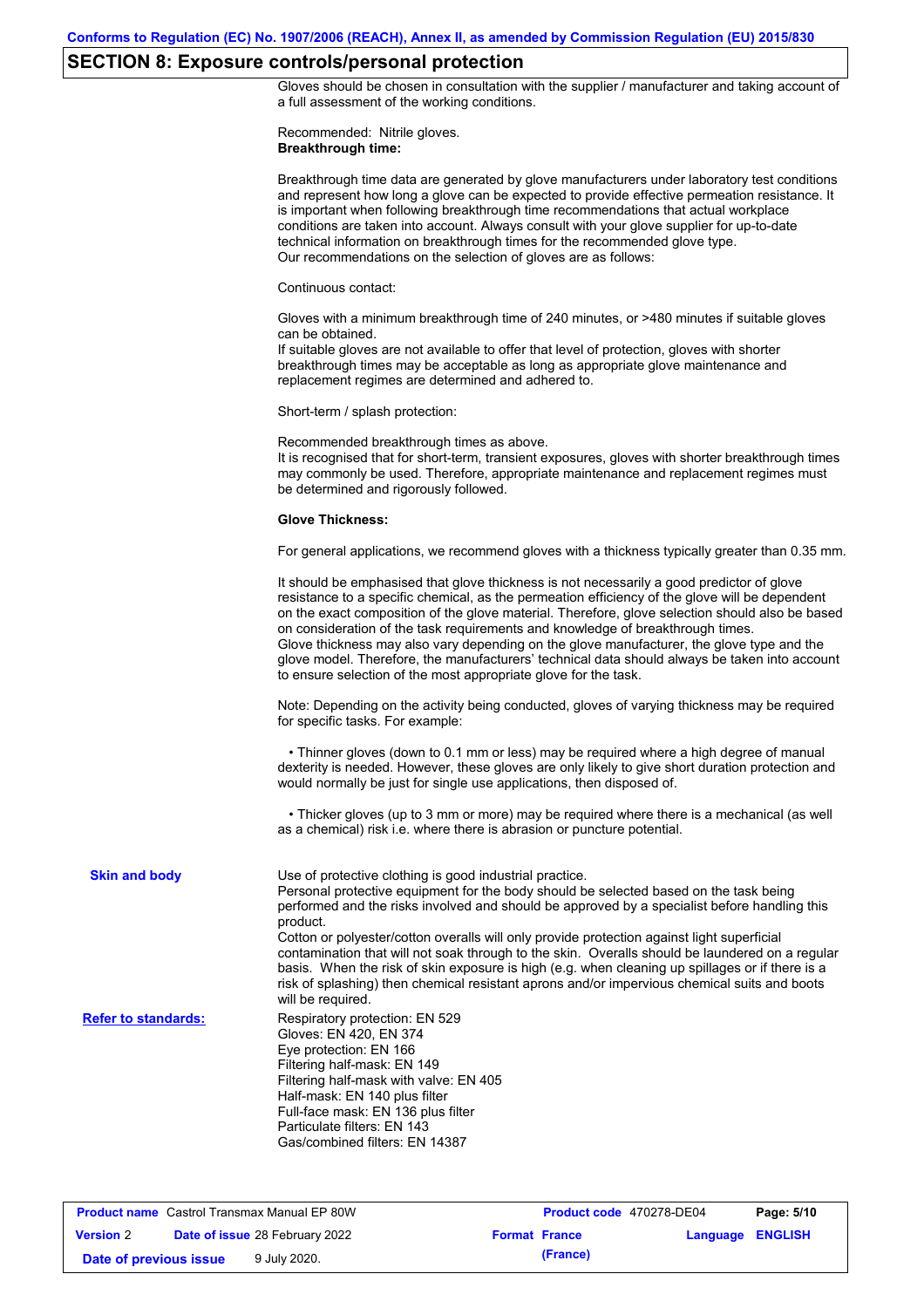### **SECTION 8: Exposure controls/personal protection**

**Environmental exposure controls**

Emissions from ventilation or work process equipment should be checked to ensure they comply with the requirements of environmental protection legislation. In some cases, fume scrubbers, filters or engineering modifications to the process equipment will be necessary to reduce emissions to acceptable levels.

### **SECTION 9: Physical and chemical properties**

The conditions of measurement of all properties are at standard temperature and pressure unless otherwise indicated.

#### **9.1 Information on basic physical and chemical properties**

| <b>Appearance</b>                                      |                                                                                                                                           |           |         |                         |          |     |                         |
|--------------------------------------------------------|-------------------------------------------------------------------------------------------------------------------------------------------|-----------|---------|-------------------------|----------|-----|-------------------------|
| <b>Physical state</b>                                  | Liquid.                                                                                                                                   |           |         |                         |          |     |                         |
| <b>Colour</b>                                          | Yellow. [Light]                                                                                                                           |           |         |                         |          |     |                         |
| <b>Odour</b>                                           | Not available.                                                                                                                            |           |         |                         |          |     |                         |
| <b>Odour threshold</b>                                 | Not available.                                                                                                                            |           |         |                         |          |     |                         |
| pH                                                     | Mot applicable.                                                                                                                           |           |         |                         |          |     |                         |
| <b>Melting point/freezing point</b>                    | Not available.                                                                                                                            |           |         |                         |          |     |                         |
| Initial boiling point and boiling<br>range             | Not available.                                                                                                                            |           |         |                         |          |     |                         |
| <b>Pour point</b>                                      | $-39 °C$                                                                                                                                  |           |         |                         |          |     |                         |
| <b>Flash point</b>                                     | Open cup: >180°C (>356°F) [Cleveland]                                                                                                     |           |         |                         |          |     |                         |
| <b>Evaporation rate</b>                                | Not available.                                                                                                                            |           |         |                         |          |     |                         |
| <b>Flammability (solid, gas)</b>                       | Not available.                                                                                                                            |           |         |                         |          |     |                         |
| <b>Upper/lower flammability or</b><br>explosive limits | Not available.                                                                                                                            |           |         |                         |          |     |                         |
| <b>Vapour pressure</b>                                 | Not available.                                                                                                                            |           |         |                         |          |     |                         |
|                                                        |                                                                                                                                           |           |         | Vapour Pressure at 20°C |          |     | Vapour pressure at 50°C |
|                                                        | <b>Ingredient name</b>                                                                                                                    | mm Hg kPa |         | <b>Method</b>           | mm<br>Hg | kPa | <b>Method</b>           |
|                                                        | Distillates (petroleum),<br>hydrotreated heavy<br>paraffinic                                                                              | < 0.08    | < 0.011 | <b>ASTM D 5191</b>      |          |     |                         |
| <b>Vapour density</b>                                  | Not available.                                                                                                                            |           |         |                         |          |     |                         |
| <b>Relative density</b>                                | Not available.                                                                                                                            |           |         |                         |          |     |                         |
| <b>Density</b>                                         | <1000 kg/m <sup>3</sup> (<1 g/cm <sup>3</sup> ) at 15°C                                                                                   |           |         |                         |          |     |                         |
| <b>Solubility(ies)</b>                                 | insoluble in water.                                                                                                                       |           |         |                         |          |     |                         |
| <b>Partition coefficient: n-octanol/</b><br>water      | Mot applicable.                                                                                                                           |           |         |                         |          |     |                         |
| <b>Auto-ignition temperature</b>                       | Not available.                                                                                                                            |           |         |                         |          |     |                         |
| <b>Decomposition temperature</b>                       | Not available.                                                                                                                            |           |         |                         |          |     |                         |
| <b>Viscosity</b>                                       | Kinematic: 77.33 mm <sup>2</sup> /s (77.33 cSt) at 40 $\degree$ C<br>Kinematic: 9.5 to 10.5 mm <sup>2</sup> /s (9.5 to 10.5 cSt) at 100°C |           |         |                         |          |     |                         |
| <b>Explosive properties</b>                            | Not available.                                                                                                                            |           |         |                         |          |     |                         |
| <b>Oxidising properties</b>                            | Not available.                                                                                                                            |           |         |                         |          |     |                         |
|                                                        |                                                                                                                                           |           |         |                         |          |     |                         |
| <b>Particle characteristics</b>                        |                                                                                                                                           |           |         |                         |          |     |                         |
| <b>Median particle size</b>                            |                                                                                                                                           |           |         |                         |          |     |                         |
|                                                        | Not applicable.                                                                                                                           |           |         |                         |          |     |                         |
| 9.2 Other information                                  |                                                                                                                                           |           |         |                         |          |     |                         |

### **SECTION 10: Stability and reactivity**

| <b>10.1 Reactivity</b>                            | No specific test data available for this product. Refer to Conditions to avoid and Incompatible<br>materials for additional information.                                |
|---------------------------------------------------|-------------------------------------------------------------------------------------------------------------------------------------------------------------------------|
| <b>10.2 Chemical stability</b>                    | The product is stable.                                                                                                                                                  |
| <b>10.3 Possibility of</b><br>hazardous reactions | Under normal conditions of storage and use, hazardous reactions will not occur.<br>Under normal conditions of storage and use, hazardous polymerisation will not occur. |

| <b>Product name</b> Castrol Transmax Manual EP 80W |  | <b>Product code</b> 470278-DE04       |                      | Page: 6/10              |  |
|----------------------------------------------------|--|---------------------------------------|----------------------|-------------------------|--|
| <b>Version 2</b>                                   |  | <b>Date of issue 28 February 2022</b> | <b>Format France</b> | <b>Language ENGLISH</b> |  |
| Date of previous issue                             |  | 9 July 2020.                          | (France)             |                         |  |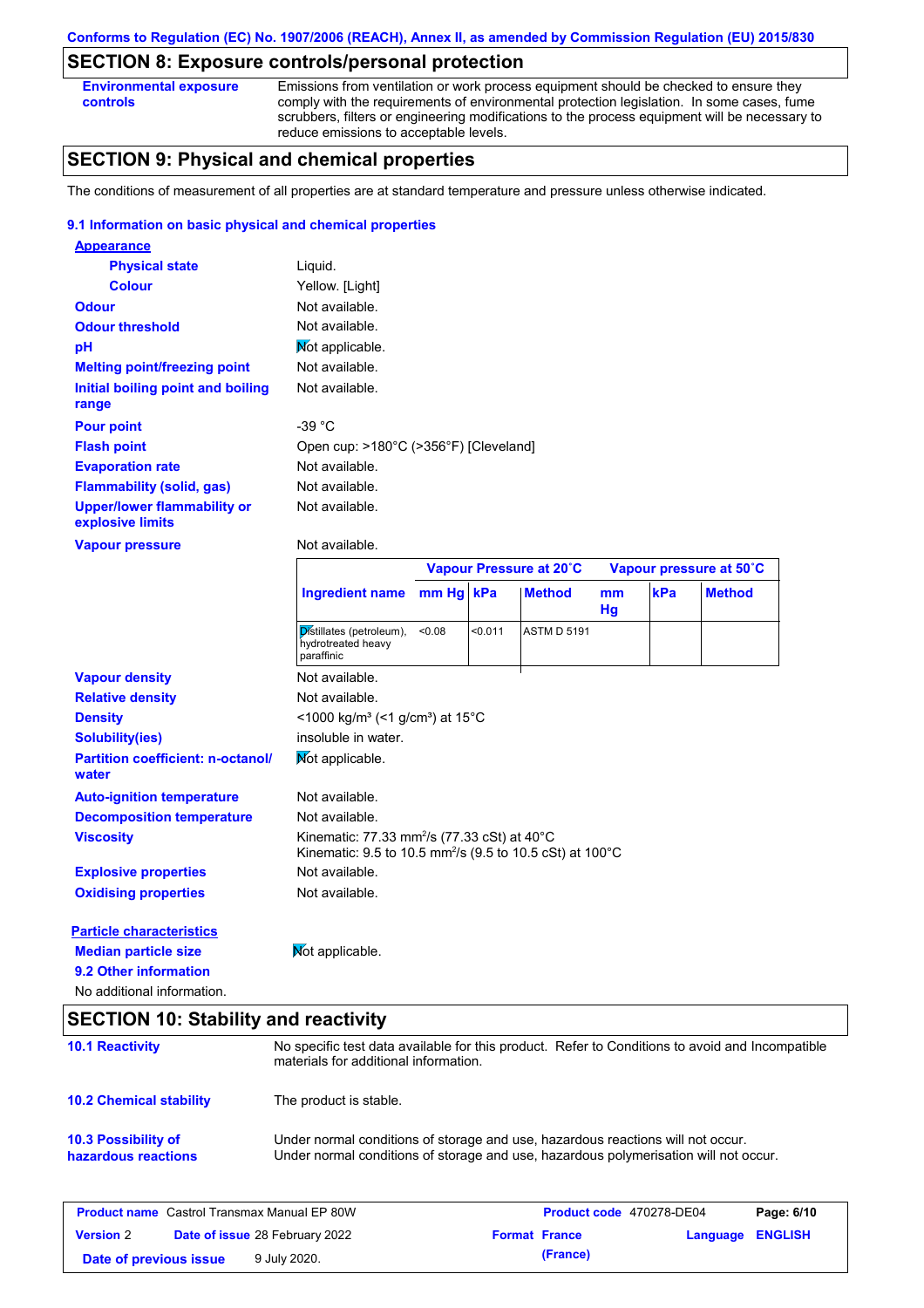|                                                    | Conforms to Regulation (EC) No. 1907/2006 (REACH), Annex II, as amended by Commission Regulation (EU) 2015/830              |  |  |
|----------------------------------------------------|-----------------------------------------------------------------------------------------------------------------------------|--|--|
| <b>SECTION 10: Stability and reactivity</b>        |                                                                                                                             |  |  |
| <b>10.4 Conditions to avoid</b>                    | Avoid all possible sources of ignition (spark or flame).                                                                    |  |  |
| 10.5 Incompatible materials                        | Reactive or incompatible with the following materials: oxidising materials.                                                 |  |  |
| <b>10.6 Hazardous</b><br>decomposition products    | Under normal conditions of storage and use, hazardous decomposition products should not be<br>produced.                     |  |  |
| <b>SECTION 11: Toxicological information</b>       |                                                                                                                             |  |  |
| 11.1 Information on toxicological effects          |                                                                                                                             |  |  |
| <b>Acute toxicity estimates</b><br>Not available.  |                                                                                                                             |  |  |
| <b>Information on likely</b><br>routes of exposure | Routes of entry anticipated: Dermal, Inhalation.                                                                            |  |  |
| <b>Potential acute health effects</b>              |                                                                                                                             |  |  |
| <b>Inhalation</b>                                  | Vapour inhalation under ambient conditions is not normally a problem due to low vapour<br>pressure.                         |  |  |
| <b>Ingestion</b>                                   | No known significant effects or critical hazards.                                                                           |  |  |
| <b>Skin contact</b>                                | Defatting to the skin. May cause skin dryness and irritation.                                                               |  |  |
| <b>Eye contact</b>                                 | No known significant effects or critical hazards.                                                                           |  |  |
|                                                    | Symptoms related to the physical, chemical and toxicological characteristics                                                |  |  |
| <b>Inhalation</b>                                  | May be harmful by inhalation if exposure to vapour, mists or fumes resulting from thermal<br>decomposition products occurs. |  |  |
| <b>Ingestion</b>                                   | No specific data.                                                                                                           |  |  |
| <b>Skin contact</b>                                | Adverse symptoms may include the following:<br>irritation<br>dryness<br>cracking                                            |  |  |
| <b>Eye contact</b>                                 | No specific data.                                                                                                           |  |  |
|                                                    | Delayed and immediate effects as well as chronic effects from short and long-term exposure                                  |  |  |
| <b>Inhalation</b>                                  | Overexposure to the inhalation of airborne droplets or aerosols may cause irritation of the<br>respiratory tract.           |  |  |
| <b>Ingestion</b>                                   | Ingestion of large quantities may cause nausea and diarrhoea.                                                               |  |  |
| <b>Skin contact</b>                                | Prolonged or repeated contact can defat the skin and lead to irritation and/or dermatitis.                                  |  |  |
| <b>Eye contact</b>                                 | Potential risk of transient stinging or redness if accidental eye contact occurs.                                           |  |  |
| <b>Potential chronic health effects</b>            |                                                                                                                             |  |  |
| <b>General</b>                                     | No known significant effects or critical hazards.                                                                           |  |  |
| <b>Carcinogenicity</b>                             | No known significant effects or critical hazards.                                                                           |  |  |
| <b>Mutagenicity</b>                                | No known significant effects or critical hazards.                                                                           |  |  |
| <b>Developmental effects</b>                       | No known significant effects or critical hazards.                                                                           |  |  |
| <b>Fertility effects</b>                           | No known significant effects or critical hazards.                                                                           |  |  |

## **SECTION 12: Ecological information**

**12.1 Toxicity Environmental hazards** Not classified as dangerous

#### **12.2 Persistence and degradability**

Expected to be biodegradable.

### **12.3 Bioaccumulative potential**

This product is not expected to bioaccumulate through food chains in the environment.

#### **Mobility** Spillages may penetrate the soil causing ground water contamination. **12.4 Mobility in soil Soil/water partition coefficient (KOC)** Not available.

#### **12.5 Results of PBT and vPvB assessment**

|                        | <b>Product name</b> Castrol Transmax Manual EP 80W | Product code 470278-DE04 |                         | Page: 7/10 |
|------------------------|----------------------------------------------------|--------------------------|-------------------------|------------|
| <b>Version 2</b>       | <b>Date of issue 28 February 2022</b>              | <b>Format France</b>     | <b>Language ENGLISH</b> |            |
| Date of previous issue | 9 July 2020.                                       | (France)                 |                         |            |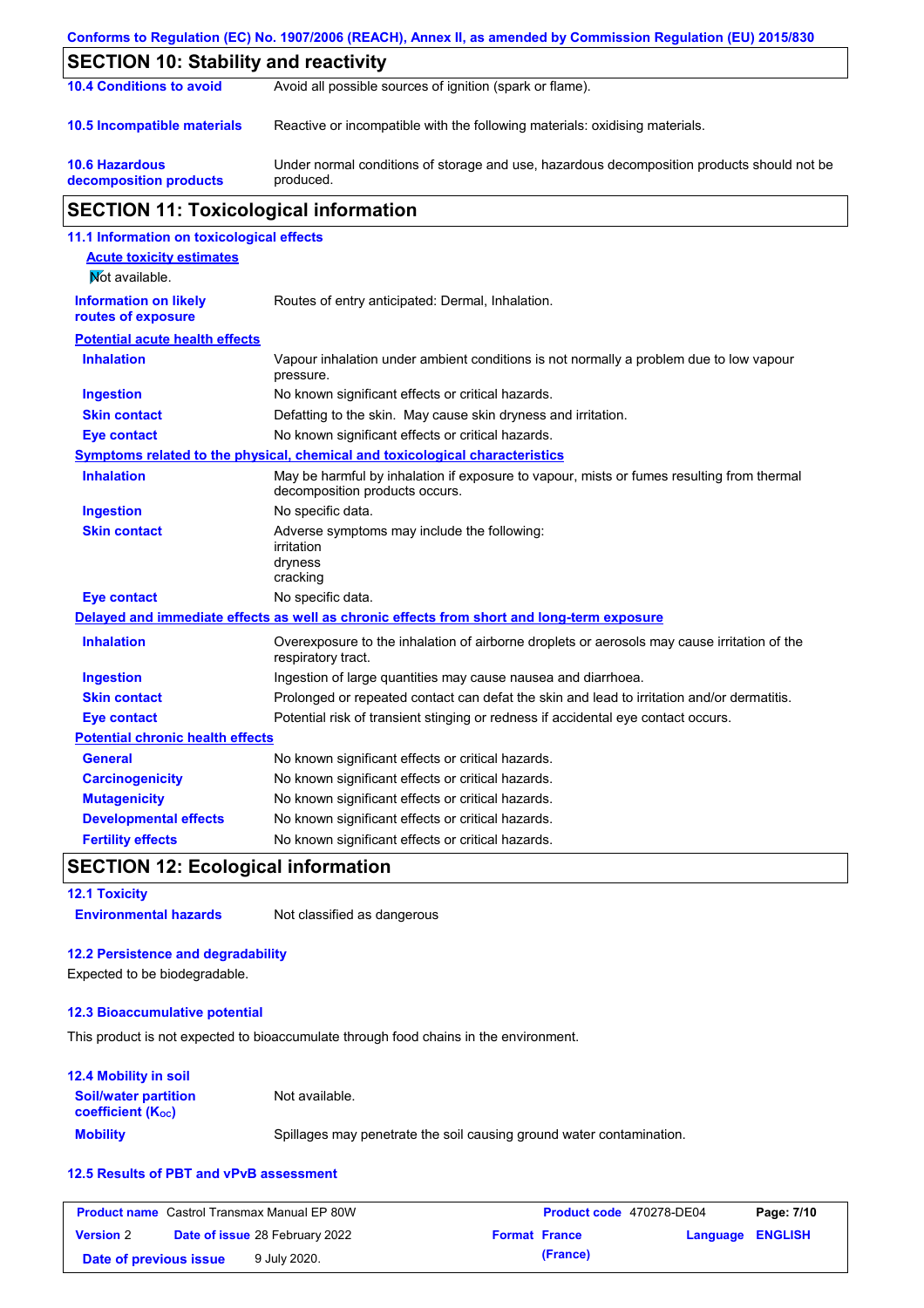#### **Conforms to Regulation (EC) No. 1907/2006 (REACH), Annex II, as amended by Commission Regulation (EU) 2015/830**

### **SECTION 12: Ecological information**

Product does not meet the criteria for PBT or vPvB according to Regulation (EC) No. 1907/2006, Annex XIII.

#### **12.6 Other adverse effects**

**Other ecological information**

Spills may form a film on water surfaces causing physical damage to organisms. Oxygen transfer could also be impaired.

### **SECTION 13: Disposal considerations**

|  | <b>13.1 Waste treatment methods</b> |  |
|--|-------------------------------------|--|
|  |                                     |  |
|  |                                     |  |
|  |                                     |  |

#### **Product**

**Methods of disposal**

Where possible, arrange for product to be recycled. Dispose of via an authorised person/ licensed waste disposal contractor in accordance with local regulations.

#### **Hazardous waste** Yes.

**European waste catalogue (EWC)**

| Waste code                                                                                                                  | <b>Waste designation</b>                                         |  |
|-----------------------------------------------------------------------------------------------------------------------------|------------------------------------------------------------------|--|
| $130205*$                                                                                                                   | Imineral-based non-chlorinated engine, gear and lubricating oils |  |
| However, deviation from the intended use and/or the presence of any petertial conteminante may require an elternative waste |                                                                  |  |

However, deviation from the intended use and/or the presence of any potential contaminants may require an alternative waste disposal code to be assigned by the end user.

#### **Packaging**

| <b>Methods of disposal</b> | Where possible, arrange for product to be recycled. Dispose of via an authorised person/<br>licensed waste disposal contractor in accordance with local regulations.                                                                    |
|----------------------------|-----------------------------------------------------------------------------------------------------------------------------------------------------------------------------------------------------------------------------------------|
| <b>Special precautions</b> | This material and its container must be disposed of in a safe way. Empty containers or liners<br>may retain some product residues. Avoid dispersal of spilt material and runoff and contact with<br>soil, waterways, drains and sewers. |
| <b>References</b>          | Commission 2014/955/EU<br>Directive 2008/98/EC                                                                                                                                                                                          |

### **SECTION 14: Transport information**

|                                           | <b>ADR/RID</b> | <b>ADN</b>     | <b>IMDG</b>    | <b>IATA</b>    |
|-------------------------------------------|----------------|----------------|----------------|----------------|
| 14.1 UN number                            | Not regulated. | Not regulated. | Not regulated. | Not regulated. |
| 14.2 UN proper<br>shipping name           |                |                |                |                |
| <b>14.3 Transport</b><br>hazard class(es) |                |                | $\overline{a}$ |                |
| 14.4 Packing<br>group                     |                |                | -              |                |
| 14.5<br><b>Environmental</b><br>hazards   | No.            | No.            | No.            | No.            |
| <b>Additional</b><br>information          |                |                | -              |                |

**14.6 Special precautions for user** Not available.

**14.7 Transport in bulk according to IMO instruments** Not available.

#### **SECTION 15: Regulatory information**

**15.1 Safety, health and environmental regulations/legislation specific for the substance or mixture**

#### **EU Regulation (EC) No. 1907/2006 (REACH)**

**Annex XIV - List of substances subject to authorisation**

**Annex XIV**

None of the components are listed.

|                        | <b>Substances of very high concern</b>             |                          |                         |
|------------------------|----------------------------------------------------|--------------------------|-------------------------|
|                        | <b>Product name</b> Castrol Transmax Manual EP 80W | Product code 470278-DE04 | Page: 8/10              |
| <b>Version 2</b>       | <b>Date of issue 28 February 2022</b>              | <b>Format France</b>     | <b>Language ENGLISH</b> |
| Date of previous issue | 9 July 2020.                                       | (France)                 |                         |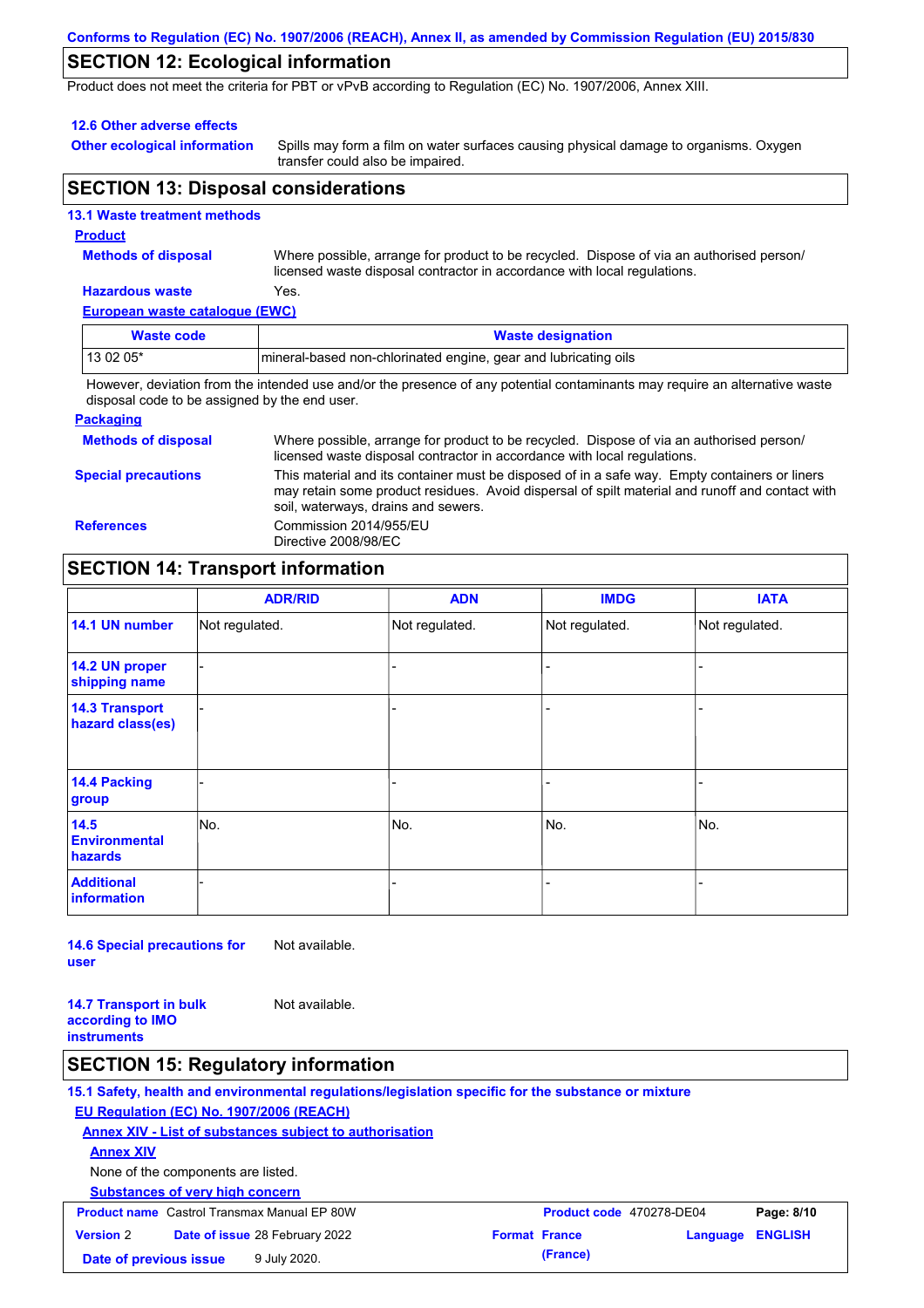# **SECTION 15: Regulatory information**

None of the components are listed.

| <b>EU Regulation (EC) No. 1907/2006 (REACH)</b>                                                                                                          |                                                                                                                                                                                           |
|----------------------------------------------------------------------------------------------------------------------------------------------------------|-------------------------------------------------------------------------------------------------------------------------------------------------------------------------------------------|
| <b>Annex XVII - Restrictions</b><br>on the manufacture,<br>placing on the market<br>and use of certain<br>dangerous substances,<br>mixtures and articles | Not applicable.                                                                                                                                                                           |
| <b>Other regulations</b>                                                                                                                                 |                                                                                                                                                                                           |
| <b>REACH Status</b>                                                                                                                                      | The company, as identified in Section 1, sells this product in the EU in compliance with the<br>current requirements of REACH.                                                            |
| <b>United States inventory</b><br>(TSCA 8b)                                                                                                              | All components are active or exempted.                                                                                                                                                    |
| <b>Australia inventory (AIIC)</b>                                                                                                                        | All components are listed or exempted.                                                                                                                                                    |
| <b>Canada inventory</b>                                                                                                                                  | All components are listed or exempted.                                                                                                                                                    |
| <b>China inventory (IECSC)</b>                                                                                                                           | All components are listed or exempted.                                                                                                                                                    |
| <b>Japan inventory (CSCL)</b>                                                                                                                            | All components are listed or exempted.                                                                                                                                                    |
| <b>Korea inventory (KECI)</b>                                                                                                                            | All components are listed or exempted.                                                                                                                                                    |
| <b>Philippines inventory</b><br>(PICCS)                                                                                                                  | At least one component is not listed.                                                                                                                                                     |
| <b>Taiwan Chemical</b><br><b>Substances Inventory</b><br>(TCSI)                                                                                          | All components are listed or exempted.                                                                                                                                                    |
| <b>Ozone depleting substances (1005/2009/EU)</b>                                                                                                         |                                                                                                                                                                                           |
| Not listed.                                                                                                                                              |                                                                                                                                                                                           |
| <b>Prior Informed Consent (PIC) (649/2012/EU)</b>                                                                                                        |                                                                                                                                                                                           |
| Not listed.                                                                                                                                              |                                                                                                                                                                                           |
| <b>Persistent Organic Pollutants</b><br>Not listed.                                                                                                      |                                                                                                                                                                                           |
| <b>EU - Water framework directive - Priority substances</b>                                                                                              |                                                                                                                                                                                           |
| None of the components are listed.                                                                                                                       |                                                                                                                                                                                           |
| <b>Seveso Directive</b>                                                                                                                                  |                                                                                                                                                                                           |
| This product is not controlled under the Seveso Directive.                                                                                               |                                                                                                                                                                                           |
| <b>National regulations</b>                                                                                                                              |                                                                                                                                                                                           |
| <b>Social Security Code,</b><br><b>Articles L 461-1 to L 461-7</b>                                                                                       | Sécurité sociale : tableau 36                                                                                                                                                             |
| <b>Reinforced medical</b><br>surveillance                                                                                                                | Not applicable                                                                                                                                                                            |
| <b>15.2 Chemical safety</b><br>assessment                                                                                                                | A Chemical Safety Assessment has been carried out for one or more of the substances within<br>this mixture. A Chemical Safety Assessment has not been carried out for the mixture itself. |

# **SECTION 16: Other information**

| <b>Abbreviations and acronyms</b> | ADN = European Provisions concerning the International Carriage of Dangerous Goods by<br>Inland Waterway |
|-----------------------------------|----------------------------------------------------------------------------------------------------------|
|                                   | ADR = The European Agreement concerning the International Carriage of Dangerous Goods by                 |
|                                   | Road                                                                                                     |
|                                   | $ATE =$ Acute Toxicity Estimate                                                                          |
|                                   | BCF = Bioconcentration Factor                                                                            |
|                                   | CAS = Chemical Abstracts Service                                                                         |
|                                   | CLP = Classification, Labelling and Packaging Regulation [Regulation (EC) No. 1272/2008]                 |
|                                   | CSA = Chemical Safety Assessment                                                                         |
|                                   | CSR = Chemical Safety Report                                                                             |
|                                   | DMEL = Derived Minimal Effect Level                                                                      |
|                                   | DNEL = Derived No Effect Level                                                                           |
|                                   | EINECS = European Inventory of Existing Commercial chemical Substances                                   |
|                                   | ES = Exposure Scenario                                                                                   |
|                                   | EUH statement = CLP-specific Hazard statement                                                            |
|                                   | EWC = European Waste Catalogue                                                                           |

| <b>Product name</b> Castrol Transmax Manual EP 80W |  |                                       | <b>Product code</b> 470278-DE04 | Page: 9/10           |                  |  |
|----------------------------------------------------|--|---------------------------------------|---------------------------------|----------------------|------------------|--|
| <b>Version 2</b>                                   |  | <b>Date of issue 28 February 2022</b> |                                 | <b>Format France</b> | Language ENGLISH |  |
| Date of previous issue                             |  | 9 July 2020.                          |                                 | (France)             |                  |  |